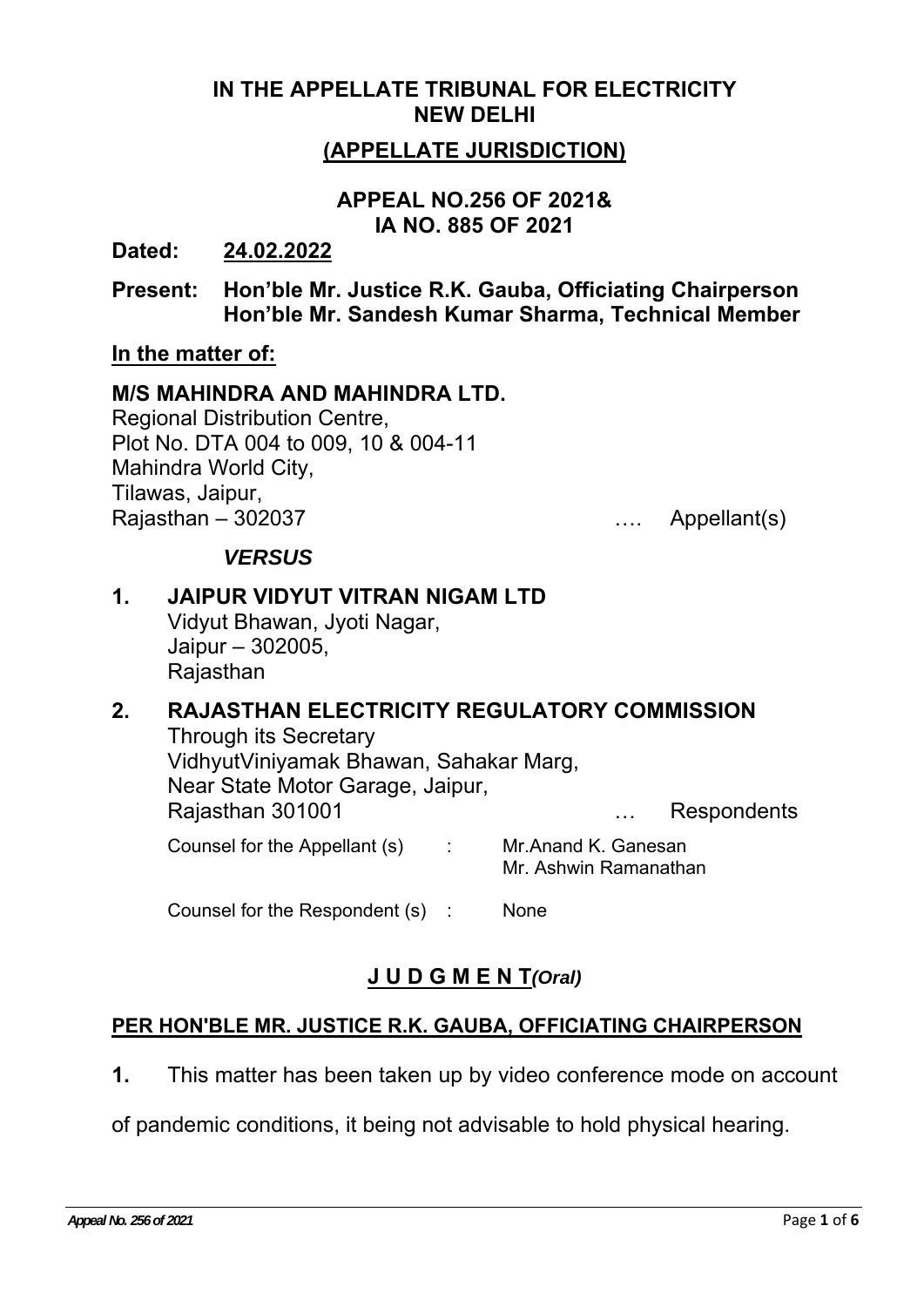**2.** The appellant is a consumer which had a contract for supply of electricity by the first respondent (distribution licensee) describing it as a consumer falling under "*large industrial consumer category*". It appears the distribution licensee unilaterally converted the appellant categorizing it as "*non-domestic (commercial) category*" on 02.04.2019 raising bills in that light. The appellant contending that it continued to fall under the *large industrial consumer category*, the re-categorization being improper and unfounded, approached the State Commission by Petition no. RERC-1598/20. The said petition was not entertained by the respondent/ Rajasthan Electricity Regulatory Commission ("RERC") by Order dated 23.04.2020 observing, *inter alia,* that it did not have the jurisdiction to adjudicate on such a dispute, it being a consumer dispute which required to be agitated before the Consumer Grievance Redressal Forum under Section 42(5) & (6) of the Electricity Act, 2003.

**3.** The above order is under challenge by the present appeal.The first respondent (licensee) had filed reply with averments on the merits of the case of the appellant with regard to its claim to have continued as large industrial consumer.

**4.** On the matter being called out, there is no appearance on behalf of any of the respondents.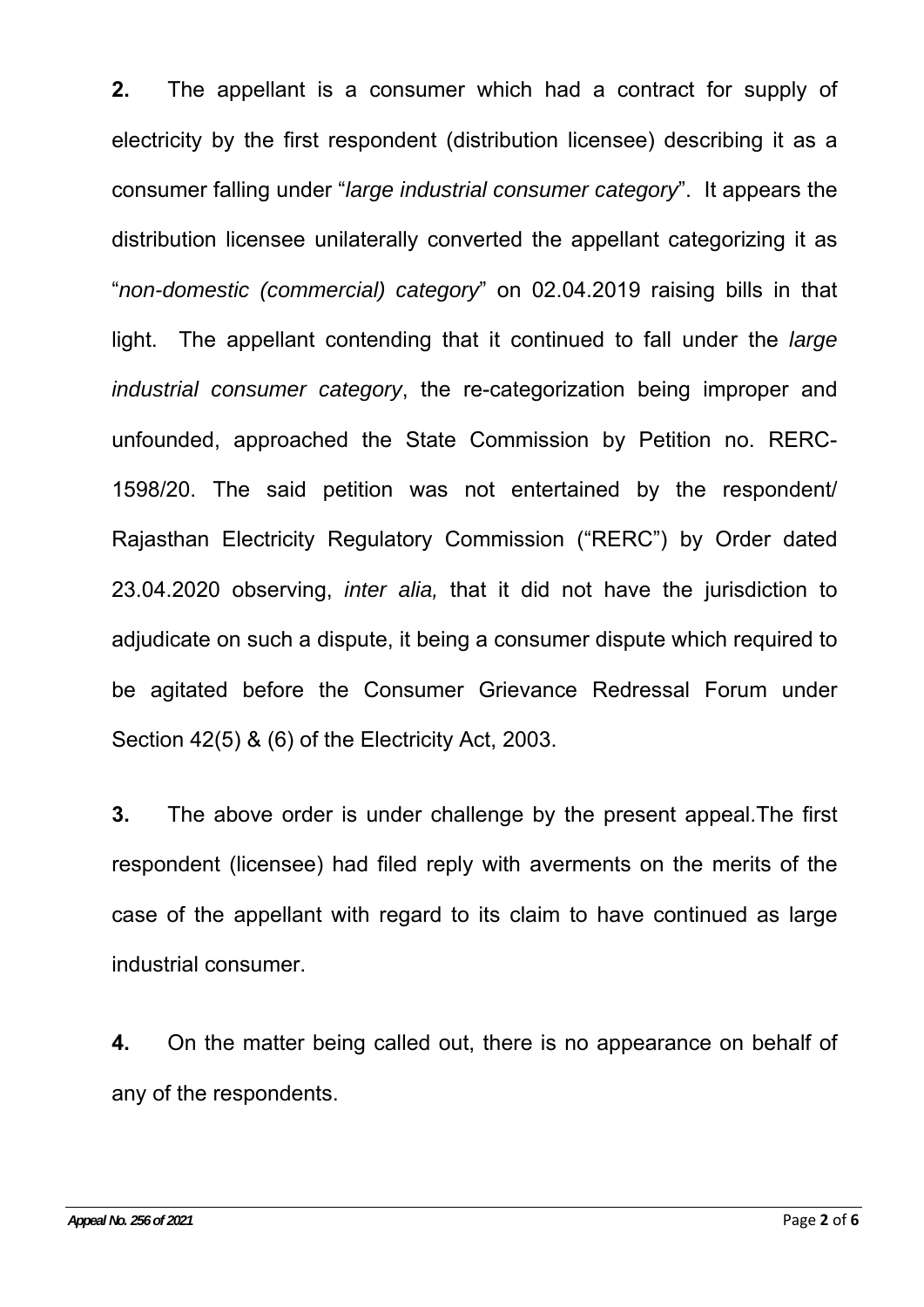**5.** Having heard the learned counsel for the appellant, we are of the view that the appeal must succeed. In this context, we only need to extract relevant observations in two judgments of this Tribunal, i.e. (a) *Madhya Gujarat Vij Company Limited v. Yash Co-operative Group Housing Society Ltd*., Appeal No. 311 of 2013 dated 27.05.2014 and (b) *Paschim Gujarat Vij Company Limited v. Gokul Agro Resources Ltd*., Appeal No. 264 of 2016 dated 07.02.2017.

**6.** In *Madhya Gujarat Vij Company Limited* (supra), this tribunal had observed as under:

> *"12.1 The State Commission has no jurisdiction to entertain the individual consumer disputes under the provisions of Electricity Act, 2003. As observed by the Hon'ble Supreme Court in Maharashtra Electricity Regulatory Commission v. Reliance Energy Ltd. (2007) 8 SCC 381 and in M/s H.P. State Electricity Board v. M/s Gujarat Ambuja Cements Ltd. and others, in Civil Appeal No. 2005 of 2011, vide judgment, dated 22.2.2011, the State Commission, being State Electricity Regulator, is under statutory obligation to ensure that any particular category of consumers has been rightly considered under the approved tariff category to which it belongs and is charged the tariff approved by the State Commission for the said category because the State Commission is under statutory duty or obligation to ensure the complete and full compliance of its tariff order in letter and spirit by the distribution utility and to direct the distribution licensee to comply with the tariff order by adhering to consumer categories as approved under the tariff order and recover tariff as approved for that category. Thus, the adjudication of consumer disputes arising out of classification and reclassification of consumer categories is quite different*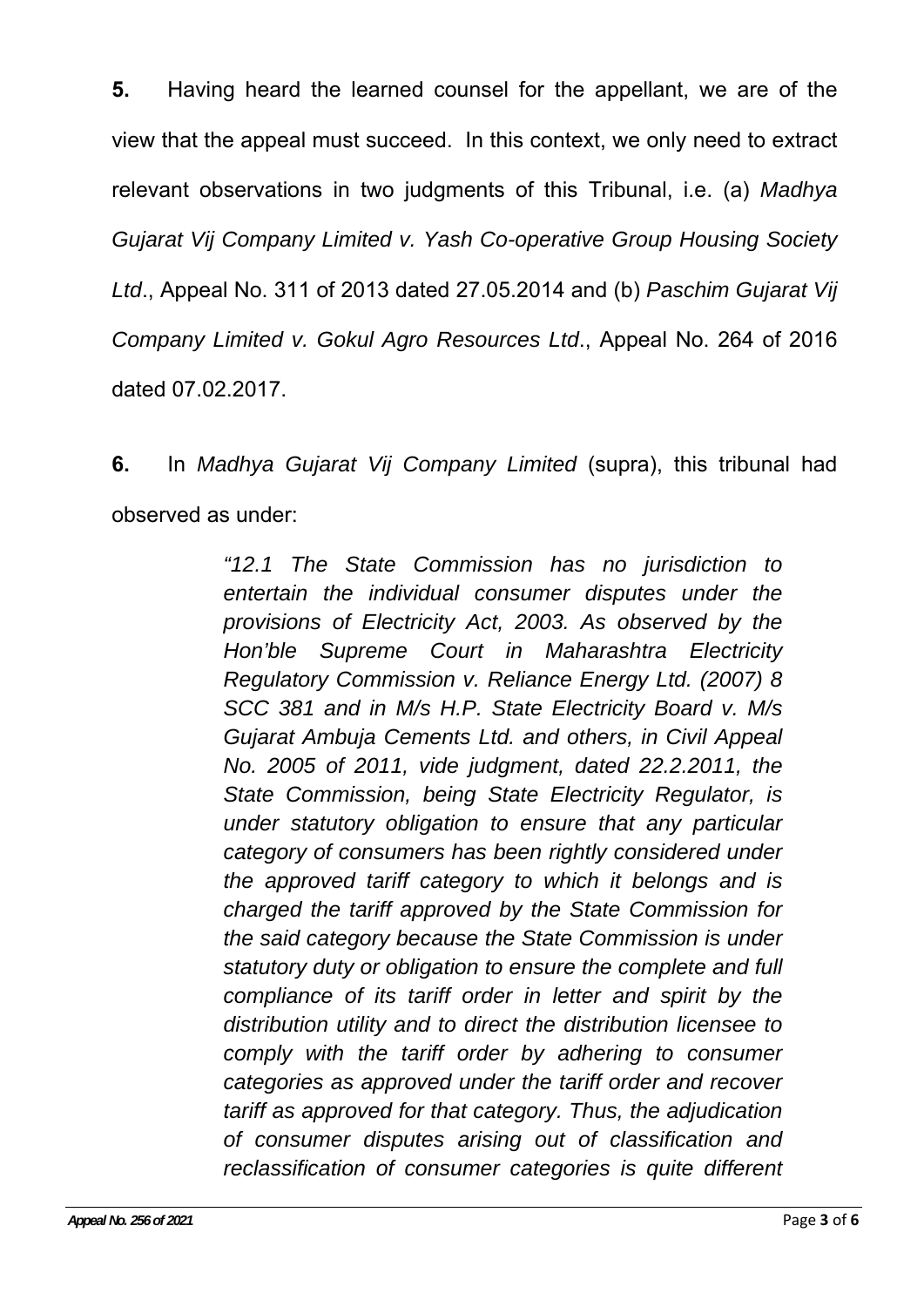*and distinct from ensuring compliance of the tariff order in letter and spirit. The State Commission, being State Electricity Regulator, is fully competent and empowered to look into the fact that the particular class of consumers or category of consumers is not over-charged under any so called new nomenclature or by making quite new categories without the approval of the State Commission, otherwise, the provision of Electricity Act, 2003, State Commission's Regulations, Supply Code and National Tariff Policy, would be put to misuse by some errant distribution licensees."*

**7.** In *Paschim Gujarat Vij Company Limited* (supra), this tribunal held

thus:

*"13. The second issue is regarding the recovery of 11.11% charges in addition to monthly energy bill. It is linked to the issue of merger of two connections. It was submitted before the State Commission that due to nonmerger of two connections, the Appellant was incurring loss equivalent to 11.11% units consumption in individual connection. It is pertinent to note that Respondent No.1 has filed the petition also under Section 62(6) of the said Act. Section 62 relates to determination of tariff by the Appropriate Commission. Section 62(6) says that if any licensee or a generating company recovers a price or charge exceeding the tariff determined under Section 62, the excess amount shall be recoverable by the person who has paid such amount. Thus, the licensees can charge the tariff approved and determined by the Appropriate Commission. Whether 11% additional amount on energy bill is recoverable or not can be decided by the State Commission which has passed the tariff order in the*  light of the tariff order, said Act and relevant regulations. *Counsel for the Appellant submitted that every dispute will involve interpretation of tariff orders or relevant regulations and CGRF or Ombudsman can very well conduct the exercise. We are unable to agree with the*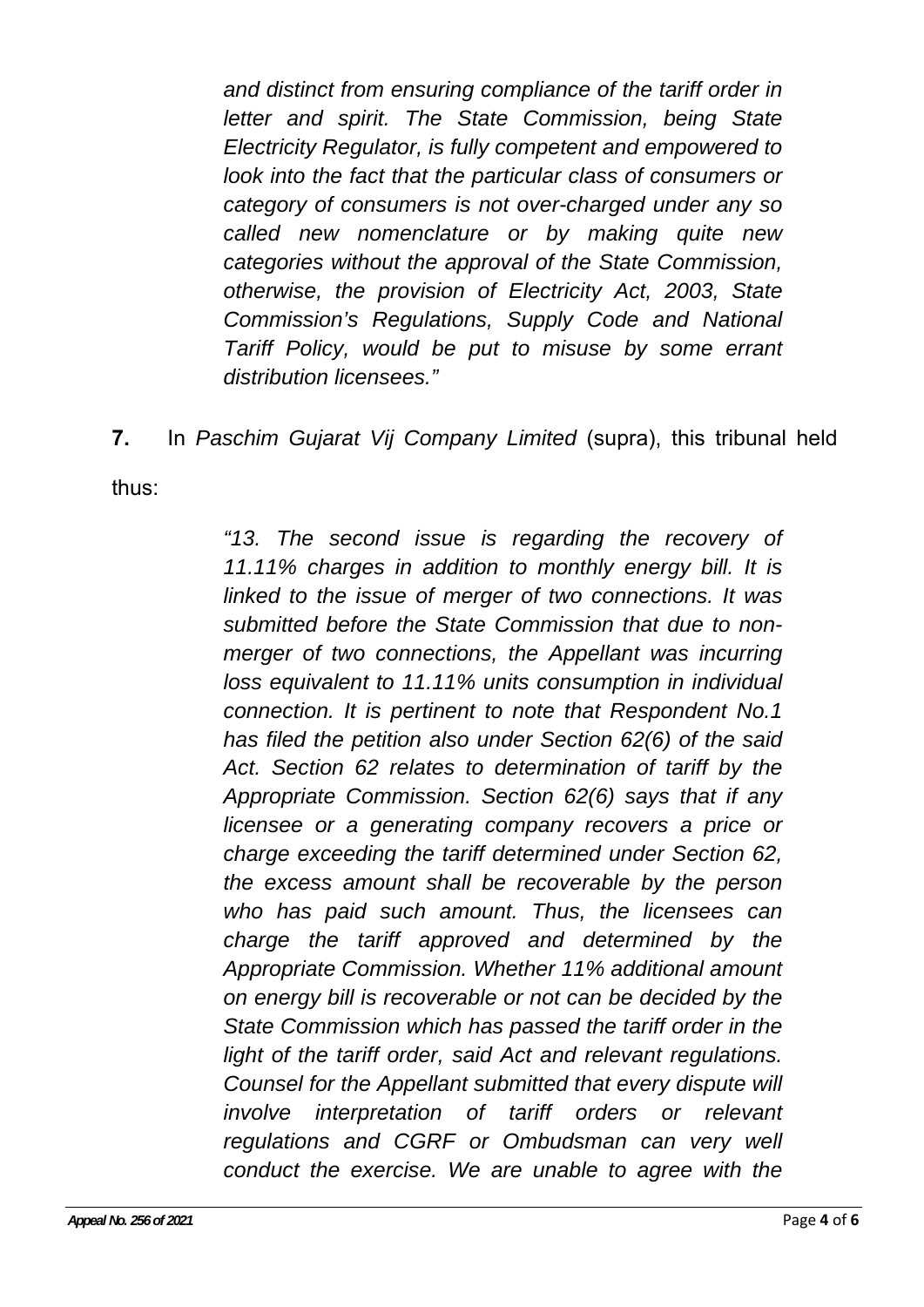*counsel. The present dispute is not a typical consumerlicensee dispute. For examining the issue of merger, the relevant regulations will have to be studied. Similarly, for examining 11% additional charges, which are linked to merger, tariff orders will have to be seen. Provisions of the said Act also have to be looked into. Whether a particular dispute is a consumer dispute or not, will depend on facts and circumstances of each case. This dispute does not merely involve calculation of amounts and finding whether billing is wrong in light of determined tariff. It involves complex issues of merger of connections and 11% additional amount on energy bill not covered by the tariff order. In our opinion, therefore, the State Commission has jurisdiction to entertain Respondent No.1's petition.* 

*22. We must also revisit Section 42(8) of the said Act which states that the provisions of sub-Sections (5) and (6) shall be without prejudice to the right which the consumer may have apart from the right conferred upon him by sub-Sections (5) and (6) of Section 42. It is clear from the language of sub-Section (8) of Section 42 that any right the consumer may have under sub-Sections (5), (6) and (7) of Section 42 would be in addition to and not in derogation of any other right under the said Act. Counsel for the Appellant has, relying on the judgment in Dakshin Haryana Bijli Vitaran Nigam Ltd., urged that Section 173 of the said Act saves the Consumer Protection Act, 1986, and, therefore, the consumer can approach the Consumer Redressal Forum constituted thereunder. It is true that a consumer's right to approach the Consumer Redressal Forum can be said to be covered by Section 42(8), but Dakshin Haryana Bijli Vitaran Nigam Ltd. does not say that any other right which the consumer may have under the said Act is not covered by Section 42(8). Thus, a consumer will be entitled to approach the State Commission in cases where there is a violation of the provisions of the said Act or the regulations framed by the State Commission or orders passed by the State* 

*…*